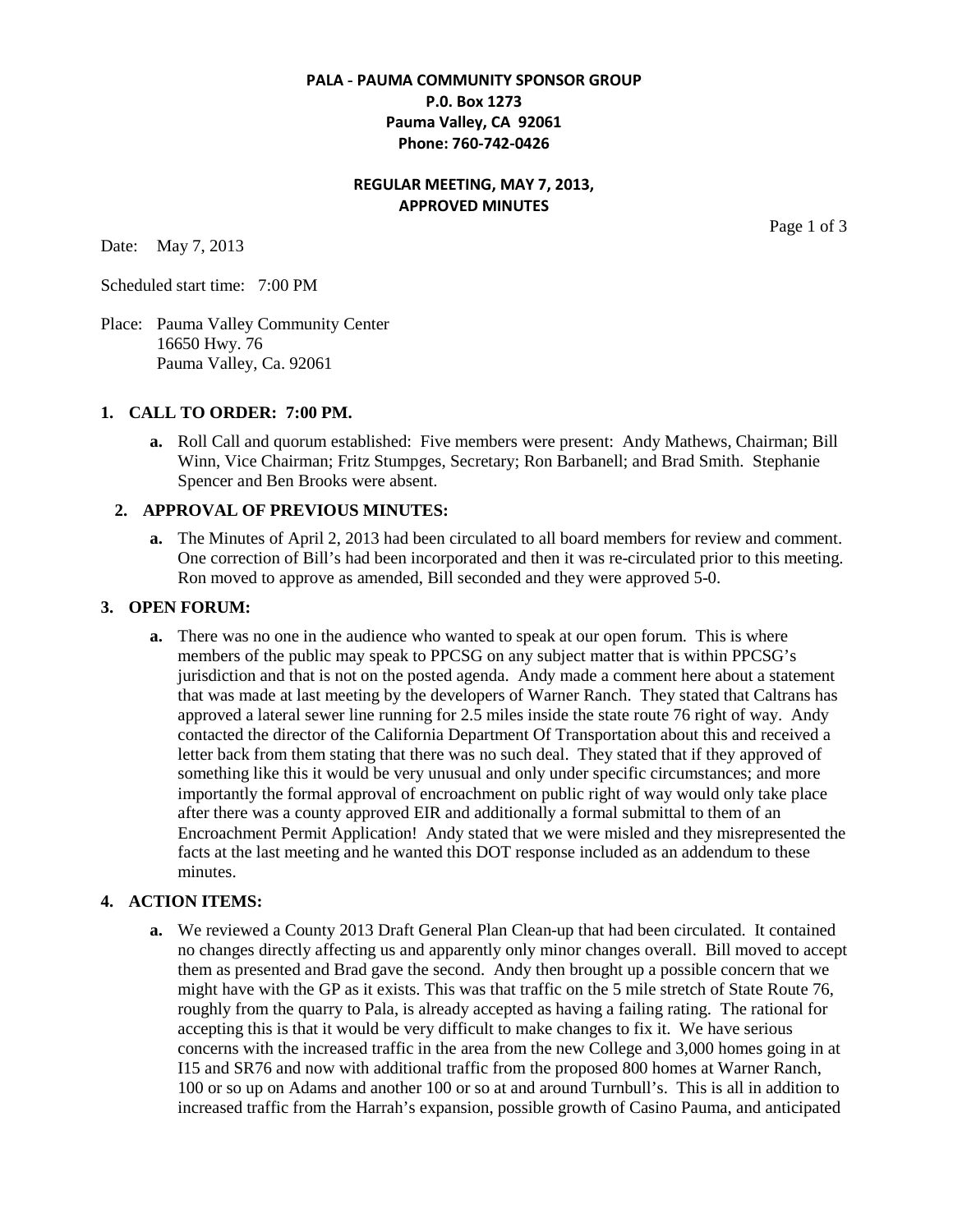growth of Pala Casino. Andy is concerned that the General Plan was based on old volumes that are no longer valid. We could all be very adversely affected by all of this new and possibly unanticipated growth. What should we do? We may need to seek changes in the GP's traffic element to address this new traffic. Fritz brought up the fact that in the past we, or at least previous group members, have gone on record in favor of keeping 76 a two lane road with turn outs and passing lanes; and opposed expansion to a 4 lane highway which would just encourage more development. Bill suggested that we have Andy sum up all of new proposed expansions and the ever increasing weekend recreational traffic. We need the traffic element to address the accumulative effects of all of these additions. Ron also brought up the 10 to 15 years that it will take for the state to actually do anything after they finally decide that it needs addressing. It was suggested that Andy craft a letter to DPDS, DPW and copy Caltrans and SANDAG with our concerns about the possibly overlooked new growth and projected increased traffic levels into the future. Then we will also have a record of our concerns to work with. Nikki mentioned that the county was proceeding with a North County Economic Development Council model which ignores the unrealistic SANDAG model. They are developing a study with incredible depth that can use new tools, such as the Joint Powers Agreement, to leverage all available assistance. She invited us to an upcoming meeting to see this new "Prosperity On Purpose" and encouraged us to contact Bill Horn and his staff with our concerns. Ron so moved and Bill gave the second. It passed 5-0.

**b.** We then heard from Tom Bumgardner, CEO of Valley Center Community Recreation Center and ABC Senior Transit, about his proposal to get us to support his non-profit transportation service in the PPCSG area. He has gotten a grant to purchase two 14 passenger busses that will be used to provide door to door, home to facility and back, assistance for seniors and the disabled / handicapped. This will be of great assistance to local fire and ambulance providers who are overwhelmed with the volume of non emergency calls. We are currently spending an exorbitant amount for these high cost trips. The county has provided funding for the busses but will not do so to operate them. Tom needs funding for the first year only. This is because the new Medicare / medical, dual pay provisions in the affordable care act will pay for this service in the future. He called it free government money to do what is needed. The busses have cost \$130,000 but he still needs about \$150,000 to operate it all for a year. He asked for our support in the form of a letter recommending monitory support of his business by all who can. Ron asked for a guess of the number of potential users, to which Tom guessed about 10,000 people/trips a year. Ron said that the plan sounds great but that we don't have enough information to determine if it is an economically sound proposal. He is concerned that with all of the impending demands on "Affordable Care", and that all money is wisely spent. With limited funds, paying for one thing means not having money to do another. Fritz then also agreed and added that he was concerned about spending, not the government's money, but his money to bus people, who probably shouldn't live way out in rural areas, to doctor's appointments; and then next to go shopping for food! Bill suggested that we give Tom a letter in support of him being given grants. Brad elaborated on Tom providing currently needed services. Andy clarified that we are to advise the county on public interest issues. How can we advise the DPH on this? Brad said that in order for the county to continue to expand they need to provide more transportation services. Bill made a motion to have Andy craft such a letter and Brad gave the second. Ron wanted to go on record stating that there are many worthy social causes but what we have to have is information that shows that this makes economic sense. We also need to differentiate between charitable support and governmental support. He stated that he would have to vote against this. The vote was 3-2 to approve, with Fritz and Ron voting against.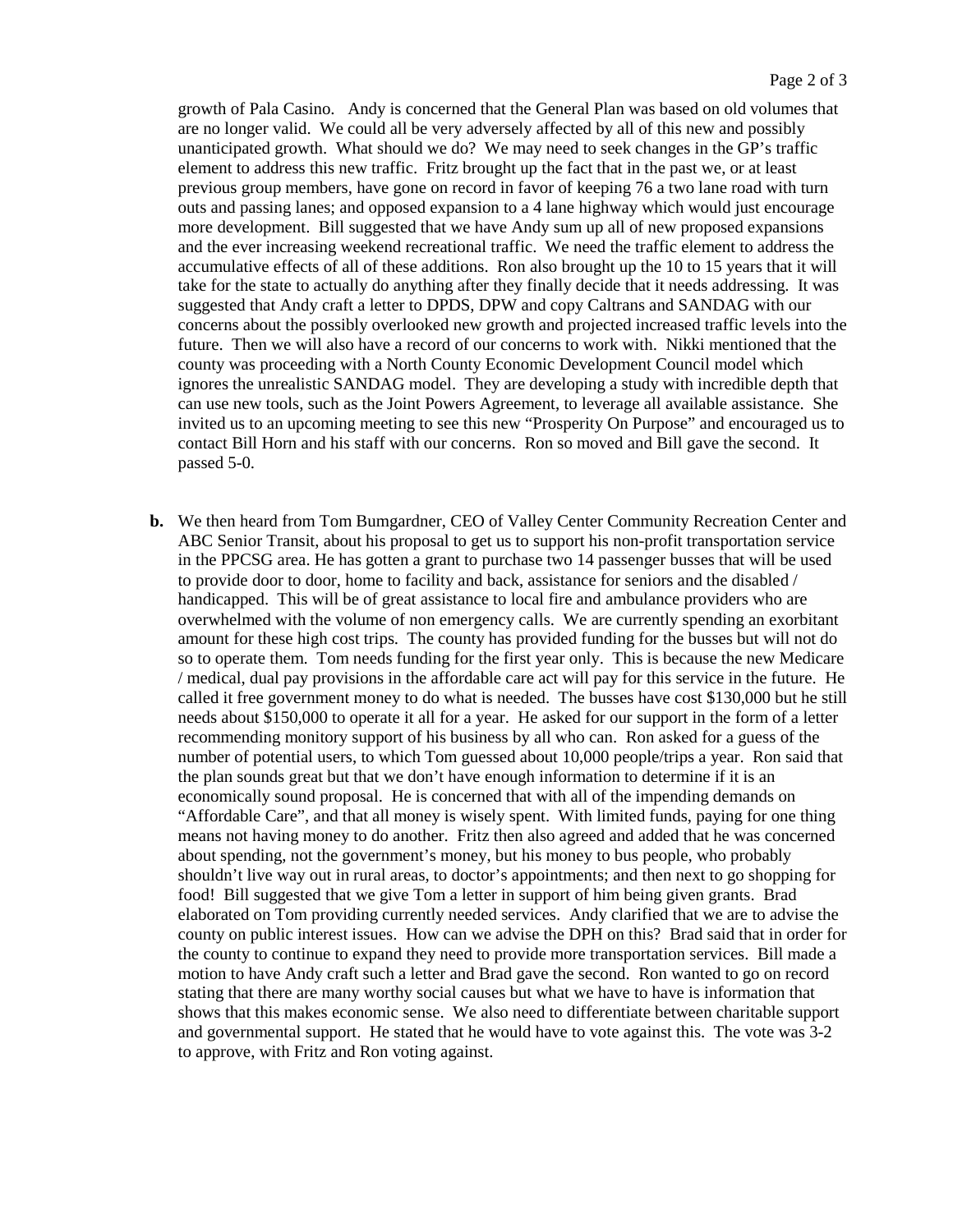## **5. ADMINISTRATIVE MATTERS:**

- **a.** Next we checked to see if there were any communications that required our response. There were none that anyone knew of.
- **b**. Next we considered approval of operating expenses. Andy wanted to let everyone know that last month's bill for the annual PO Box was only \$46 and not the mistaken amount mentioned at the last meeting.
- **c**. Andy then brought up the fact that our by-laws require us to consider Stephanie's missing of three consecutive meetings. The laws say that we can vote remove her but no one wanted this. We all understand her many complicating circumstances and want to encourage her to complete her training and form 700 and to hopefully begin attending our meetings. We look forward to working with her, but if she doesn't want to, then she should resign. She will be contacted about this and we will table this until our next meeting.

#### **6. ADJOURNMENT:**

Brad moved to adjourn, Andy gave a second, all were in favor (5-0) and the meeting was adjourned at 8:04 PM.

Note attached Addendum: Letter of response from Caltrans, 2 pages.

These minutes were approved at the next meeting held August 6, 2013. Ron moved to approve as amended and circulated, Stephanie gave the second and they were approved 5-1 with Ben abstaining because he was not present at the meeting.

Fritz Stumpges, Secretary, PPCSG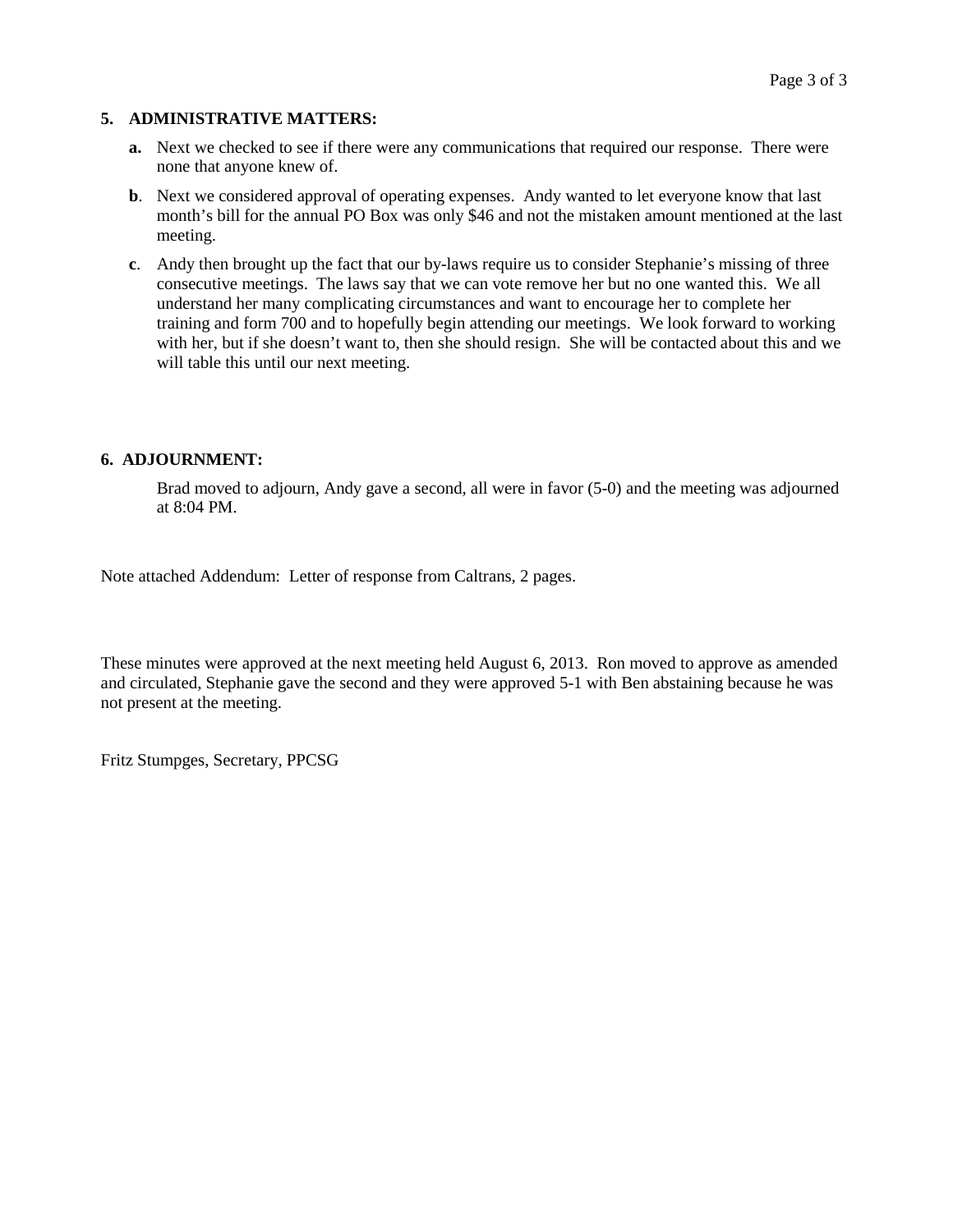DEPARTMENT OF TRANSPORTATION **DISTRICT 11** 4050 TAYLOR STREET, M.S. 240 SAN DIEGO, CA 92110 PHONE (619) 688-6681 FAX (619) 688-2511 **TTY 711** www.dot.ca.gov



Flex your power! Be energy efficient!

April 12, 2013

Mail Log #2013-1076

Mr. Charles Mathews Chairman Pala Pauma Valley Community Sponsor Group 16650 Highway 76 Pauma Valley, CA 92061 mathews.charles@gmail.com

Dear Mr. Mathews:

Thank you for your email dated March 25, 2013 to the California Department of Transportation (Caltrans). Your e-mail requested information from Caltrans to assist the Pala Pauma Valley Community Sponsor Group (PPCSG) on a request to provide recommendations to the County of San Diego (County) Planning and Development Services department. The request is in regards to a proposed development called Warner Ranch and their proposal to construct a utility sewer main within State Route 76 (SR-76) right-of-way. District Director Laurie Berman has asked me to respond to your email on her behalf.

Caltrans has been in communication with representatives of Spapouri and Associates, the firm responsible for the Warner Ranch specific plan, regarding their proposal to construct a utility sewer main within Caltrans right-of-way along SR-76. To date, there has been no official encroachment permit, agreement, or documented conceptual approval by Caltrans for this proposal and discussions have only been preliminary with limited information provided to Caltrans as to the Warner Ranch proposal. Any actual formal review and approval of a utility encroachment within Caltrans right-of-way will only take place after the County's approval of the Environmental Impact Report (EIR) and through a formal Encroachment Permit Application submittal to Caltrans. Caltrans will also comment on the County's EIR as part of the formal public review, and provide any comments or information as it relates to utility encroachments in Caltrans right-of-way at that time.

To protect public investment in the State highway system and promote the safety of highway users, Caltrans has developed minimum standards for the occupancy and use of the State highway right-of-way for utility facilities. All utility encroachments in the State highway rightof-way shall be designed, installed, and maintained so that traffic disruption and other hazards to highway users are minimized. Any utility line proposal needs to be located as close to the rightof-way line as feasible.